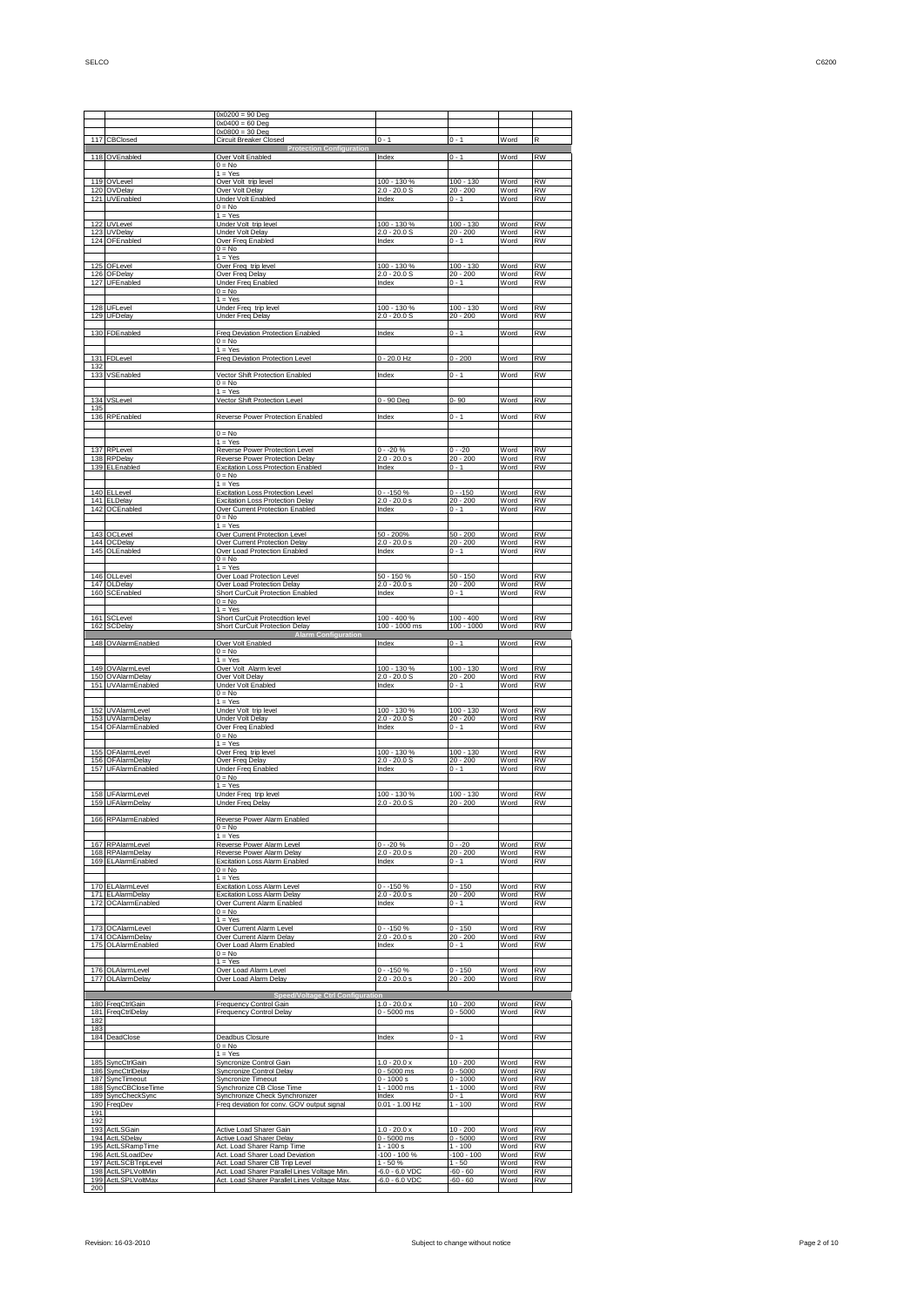| 204        | 203 VoltMatchDelay                               | <u>Voltage Matcher Delay</u>                                                                | 0 - 5000 ms                   | $0 - 5000$                | Word         | RW                     |
|------------|--------------------------------------------------|---------------------------------------------------------------------------------------------|-------------------------------|---------------------------|--------------|------------------------|
| 205        |                                                  |                                                                                             |                               |                           |              |                        |
| 206        | ReactLSGain                                      | Reactive Load Sharer Gain                                                                   | $1.0 - 20.0 x$                | $10 - 200$                | Word         | <b>RW</b><br><b>RW</b> |
|            | 207 ReactLSDelay<br>208 ReactLSRampTime          | Reactive Load Sharer Delay<br>Reactive Load Sharer Ramp Time                                | $0 - 5000$ ms<br>$1 - 100 s$  | $0 - 5000$<br>$1 - 100$   | Word<br>Word | <b>RW</b>              |
|            | 209 ReactLSLoadDev                               | Reactive Load Sharer Load Deviation                                                         | -100 - 100 %                  | $-100 - 100$              | Word         | <b>RW</b>              |
|            | 210 ReactLSCBTripLevel<br>ReactLSPLVoltMin       | Reactive Load Sharer CB Trip Level<br>Reactive Load Sharer Parallel Lines Voltage Min.      | $1 - 50%$<br>$-6.0 - 6.0$ VDC | $1 - 50$<br>$-60 - 60$    | Word<br>Word | <b>RW</b><br><b>RW</b> |
| 211        | 212 ReactLSPLVoltMax                             | Reactive Load Sharer Parallel Lines Voltage Max                                             | $-6.0 - 6.0$ VDC              | $-60 - 60$                | Word         | <b>RW</b>              |
|            |                                                  | <b>Import / Export Ctrl Configurat</b>                                                      |                               |                           |              |                        |
|            | 215 ImportExportScheme                           | Import Export Scheme Function<br>$0 = Disabled$                                             | Index                         | $0 - 4$                   | Word         | <b>RW</b>              |
|            |                                                  | $1 = FixedImport$                                                                           |                               |                           |              |                        |
|            |                                                  | $2 =$ PeakImport                                                                            |                               |                           |              |                        |
|            |                                                  | $3 = FixedExpert$<br>$4 = ExcessExpert$                                                     |                               |                           |              |                        |
|            | 216 ImportExportSchemeValue                      | Import Export Scheme Value                                                                  | $1 - 100%$                    | $1 - 100$                 | Word         | <b>RW</b>              |
|            |                                                  |                                                                                             |                               |                           |              |                        |
|            | 218 ImportExportPFVlaue                          | Import Export Power Factor Level                                                            | $0.00 - 1.00$ PF              | $0 - 100$                 | Word         | <b>RW</b>              |
|            |                                                  | <b>Load Start Stop Ctrl Configur</b>                                                        |                               |                           |              |                        |
|            | 219 LoadStartStopEnabled                         | <b>Load StartStop Enabled</b>                                                               | Index                         | $0 - 1$                   | Word         | <b>RW</b>              |
|            |                                                  | $0 = No$<br>$1 = Yes$                                                                       |                               |                           |              |                        |
| 220        | LoadStartStopStartLevel                          | Load StartStopStart Level                                                                   | 20 - 120 %                    | $20 - 120$                | Word         | <b>RW</b>              |
|            | 221 LoadStartStopStartDelay                      | Load StartStopStart Delay                                                                   | $2 - 32000 s$                 | $2 - 32000$               | Word         | <b>RW</b>              |
| 222<br>223 | LoadStartStopStopLevel<br>LoadStartStopStopDelay | Load StartStopStop Level<br>Load StartStopStop Delay                                        | 20 - 120 %<br>$2 - 32000 s$   | $20 - 120$<br>$2 - 32000$ | Word<br>Word | <b>RW</b><br><b>RW</b> |
| 224 SEQ    |                                                  | SEQ (Liniear, Dutyhour, Cyclic)                                                             | Index                         | $0 - 3$                   | Word         | <b>RW</b>              |
|            |                                                  | $0 =$ Linear                                                                                |                               |                           |              |                        |
|            |                                                  | $1 =$ Dutyhour<br>$2 = C$ yclic                                                             |                               |                           |              |                        |
| 225        | CoolDownDelay                                    | Cool down delay                                                                             | $0 - 10000 s$                 | $0 - 10000$               | Word         | <b>RW</b>              |
| 226        | StartSignal                                      | <b>Start Signal</b>                                                                         | Index                         | $0 - 1$                   |              |                        |
|            |                                                  | 0 = Puls until Generator is on Voltage<br>1 = Const start signal until stop signal is given |                               |                           |              |                        |
| 227        | <b>StartTimeOut</b>                              | <b>Start Timeout</b>                                                                        | $5 - 500 s$                   | $5 - 500$                 | Word         | <b>RW</b>              |
| 228        | AlarmRelayFunction                               | Alarm Relay Function                                                                        | Index                         | $0 - 1$                   | Word         | <b>RW</b>              |
|            |                                                  | $0 = System$<br>1 = System+Protection                                                       |                               |                           |              |                        |
|            | 229 ProtTripContact                              | Protection Trip Relay Normal State                                                          | Index                         | $0 - 1$                   | Word         | <b>RW</b>              |
|            |                                                  | 0 = Normally Deenergized (ND)                                                               |                               |                           |              |                        |
|            | 230 UnloadTripContact                            | 1 = Normally Energized (NE)<br><b>Unload Trip Relay Normal State</b>                        | Index                         | $0 - 1$                   | Word         | <b>RW</b>              |
|            |                                                  | 0 = Normally Deenergized (ND)                                                               |                               |                           |              |                        |
|            |                                                  | 1 = Normally Energized (NE)                                                                 |                               |                           |              |                        |
|            | 231 SpeedIncInpPort                              | <b>Digital I/O Configuration</b><br>Speed Increase Input Port                               | Index                         | $0 - 8$                   | Word         | <b>RW</b>              |
|            |                                                  | $0 = None$                                                                                  |                               |                           |              |                        |
|            |                                                  | $1 =$ Input 1                                                                               |                               |                           |              |                        |
|            |                                                  | $2 =$ Input 2<br>$3 =$ Input 3                                                              |                               |                           |              |                        |
|            |                                                  | $4 =$ Input 4                                                                               |                               |                           |              |                        |
|            |                                                  | $5 =$ Input 5                                                                               |                               |                           |              |                        |
|            |                                                  | $6 =$ Input 6<br>$7 =$ Input $7$                                                            |                               |                           |              |                        |
|            |                                                  | $8 =$ Input $8$                                                                             |                               |                           |              |                        |
| 232        | SpeedDecInpPort                                  | Speed Decrease Input Port                                                                   | Index                         | $0 - 8$                   | Word         | <b>RW</b>              |
|            |                                                  | $0 = None$<br>$1 =$ Input 1                                                                 |                               |                           |              |                        |
|            |                                                  | $2 =$ Input 2                                                                               |                               |                           |              |                        |
|            |                                                  | $3 =$ Input 3<br>$4 =$ Input 4                                                              |                               |                           |              |                        |
|            |                                                  |                                                                                             |                               |                           |              |                        |
|            |                                                  |                                                                                             |                               |                           |              |                        |
|            |                                                  | $5 =$ Input 5<br>$6 =$ Input 6                                                              |                               |                           |              |                        |
|            |                                                  | $7 =$ Input $7$                                                                             |                               |                           |              |                        |
|            |                                                  | $8 =$ Input 8                                                                               | Index                         | $0 - 8$                   | Word         | <b>RW</b>              |
|            | 233 SpeedIncOutPort                              | Speed Increase Output Port<br>$0 = None$                                                    |                               |                           |              |                        |
|            |                                                  | $1 = Output 1$                                                                              |                               |                           |              |                        |
|            |                                                  | $2 =$ Output 2                                                                              |                               |                           |              |                        |
|            |                                                  | $3 =$ Output 3<br>$4 =$ Output 4                                                            |                               |                           |              |                        |
|            |                                                  | $5 =$ Output 5                                                                              |                               |                           |              |                        |
|            |                                                  | $6 =$ Output 6<br>$7 =$ Output $7$                                                          |                               |                           |              |                        |
|            |                                                  | $8 =$ Output $8$                                                                            |                               |                           |              |                        |
|            | 234 SpeedDecOutPort                              | Speed Decrease Output Port                                                                  | Index                         | $0 - 8$                   | Word         | <b>RW</b>              |
|            |                                                  | $0 = None$<br>$1 = Output 1$                                                                |                               |                           |              |                        |
|            |                                                  | $2 =$ Output 2                                                                              |                               |                           |              |                        |
|            |                                                  | $3 =$ Output $3$<br>Output 4                                                                |                               |                           |              |                        |
|            |                                                  | $5 =$ Output $5$                                                                            |                               |                           |              |                        |
|            |                                                  | $6 =$ Output 6                                                                              |                               |                           |              |                        |
|            |                                                  | $7 =$ Output $7$<br>$8 =$ Output $8$                                                        |                               |                           |              |                        |
| 235        | VoltIncInpPort                                   | Volt Increase Input Port                                                                    | Index                         | $0 - 8$                   | Word         | <b>RW</b>              |
|            |                                                  | $0 = None$                                                                                  |                               |                           |              |                        |
|            |                                                  | $1 =$ Input 1<br>$2 =$ Input 2                                                              |                               |                           |              |                        |
|            |                                                  | $3 =$ Input 3                                                                               |                               |                           |              |                        |
|            |                                                  | $4 =$ Input 4                                                                               |                               |                           |              |                        |
|            |                                                  | $5 =$ Input 5<br>$6 =$ Input 6                                                              |                               |                           |              |                        |
|            |                                                  | $7 =$ Input $7$                                                                             |                               |                           |              |                        |
|            |                                                  | $8 =$ Input 8                                                                               |                               |                           |              |                        |
|            | 236 VoltDecInpPort                               | Volt Decrease Input Port<br>$0 = None$                                                      | Index                         | $0 - 8$                   | Word         | <b>RW</b>              |
|            |                                                  | $1 =$ Input 1                                                                               |                               |                           |              |                        |
|            |                                                  | $2 =$ Input 2<br>$3 =$ Input 3                                                              |                               |                           |              |                        |
|            |                                                  | $4 =$ Input 4                                                                               |                               |                           |              |                        |
|            |                                                  | $5 =$ Input 5                                                                               |                               |                           |              |                        |
|            |                                                  | $6 =$ Input 6<br>$7 =$ Input $7$                                                            |                               |                           |              |                        |
|            |                                                  | $8 =$ Input 8                                                                               |                               |                           |              |                        |
|            | 237 VoltIncOutPort                               | Volt Increase Output Port                                                                   | Index                         | $0 - 8$                   | Word         | RW                     |
|            |                                                  | $0 = None$<br>$1 = Output 1$                                                                |                               |                           |              |                        |
|            |                                                  | $2 =$ Output 2                                                                              |                               |                           |              |                        |
|            |                                                  | $3 =$ Output 3                                                                              |                               |                           |              |                        |
|            |                                                  | $4 =$ Output 4<br>$5 =$ Output $5$                                                          |                               |                           |              |                        |
|            |                                                  | $6 =$ Output 6                                                                              |                               |                           |              |                        |
|            |                                                  | $7 =$ Output $7$                                                                            |                               |                           |              |                        |
|            | 238 VoltDecOutPort                               | $8 =$ Output $8$<br>Volt Decrease Output Port                                               | Index                         | $0 - 8$                   | Word         | RW                     |
|            |                                                  | $0 = None$                                                                                  |                               |                           |              |                        |
|            |                                                  | $1 = Output 1$                                                                              |                               |                           |              |                        |
|            |                                                  | $2 =$ Output 2<br>$3 =$ Output 3                                                            |                               |                           |              |                        |
|            |                                                  | $4 =$ Output 4                                                                              |                               |                           |              |                        |
|            |                                                  | $5 =$ Output $5$<br>$6 =$ Output 6                                                          |                               |                           |              |                        |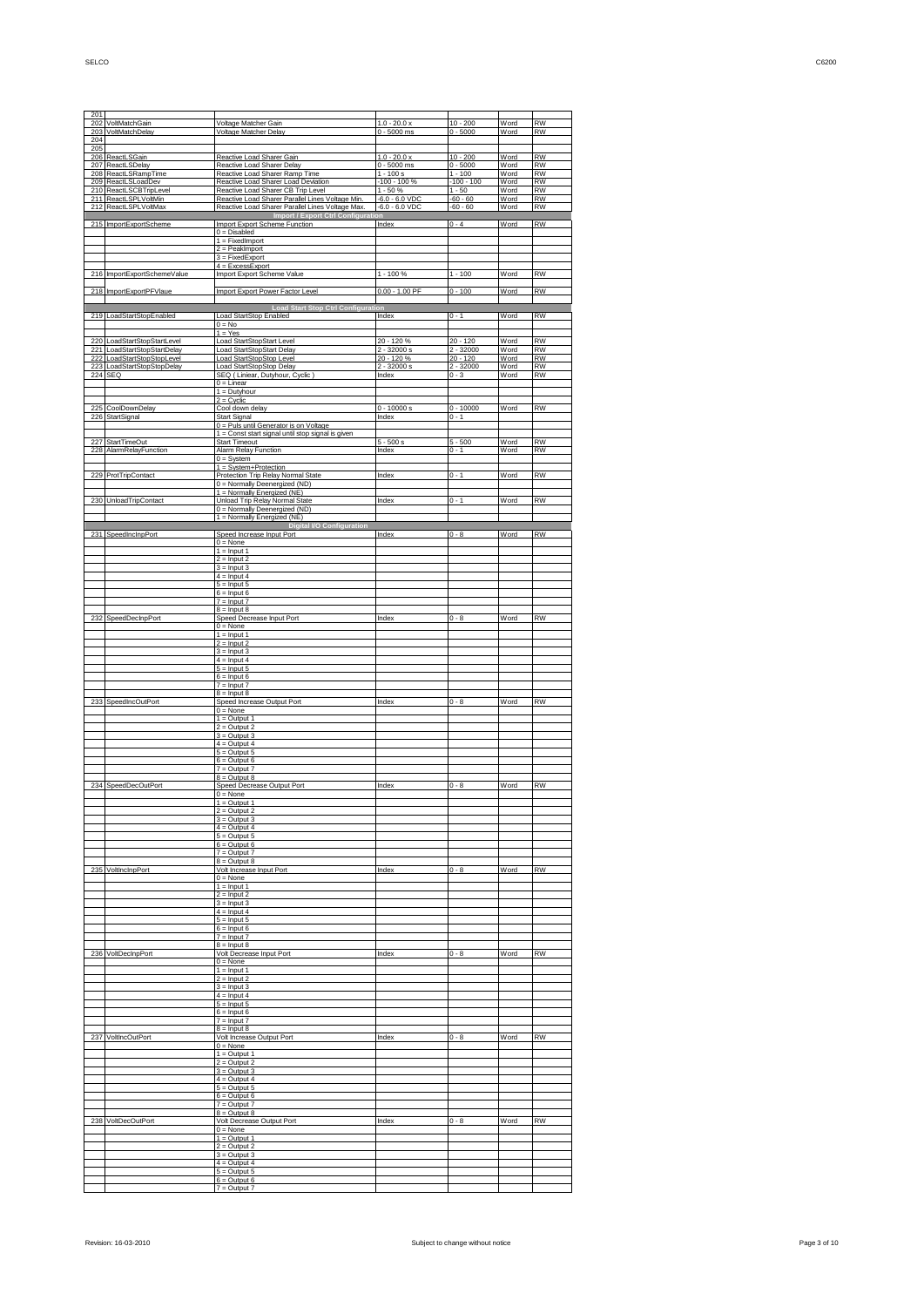|     |                  | $8 =$ Output $8$                                                                   |       |         |      |           |
|-----|------------------|------------------------------------------------------------------------------------|-------|---------|------|-----------|
| 239 | <b>RPOutPort</b> | Digital I/O Configuration Protection Cause Indication<br>Reverse Power Output Port | Index | $0 - 8$ | Word | <b>RW</b> |
|     |                  | $0 = None$                                                                         |       |         |      |           |
|     |                  | $1 =$ Output 1<br>$2 =$ Output 2                                                   |       |         |      |           |
|     |                  | $3 =$ Output $3$<br>$4 =$ Output 4                                                 |       |         |      |           |
|     |                  | $5 =$ Output 5<br>$6 =$ Output $6$                                                 |       |         |      |           |
|     |                  | $7 =$ Output $7$<br>$8 =$ Output $8$                                               |       |         |      |           |
| 240 | <b>ELOutPort</b> | Excitation loss Output Port                                                        | Index | $0 - 8$ | Word | <b>RW</b> |
|     |                  | $0 = None$<br>$1 =$ Output 1                                                       |       |         |      |           |
|     |                  | $2 =$ Output 2<br>$3 =$ Output $3$                                                 |       |         |      |           |
|     |                  | $4 =$ Output 4<br>$5 =$ Output 5                                                   |       |         |      |           |
|     |                  | $6 =$ Output $6$<br>$7 =$ Output $7$                                               |       |         |      |           |
|     |                  | $8 =$ Output $8$                                                                   |       |         |      |           |
| 241 | FDOutPort        | Freq Deviation Output Port<br>$0 = None$                                           | Index | $0 - 8$ | Word | <b>RW</b> |
|     |                  | $1 =$ Output 1<br>$2 =$ Output 2                                                   |       |         |      |           |
|     |                  | $3 =$ Output $3$<br>$4 =$ Output 4                                                 |       |         |      |           |
|     |                  | $5 =$ Output 5<br>$6 =$ Output $6$                                                 |       |         |      |           |
|     |                  | $7 =$ Output $7$<br>$8 =$ Output $8$                                               |       |         |      |           |
| 242 | <b>VSOutPort</b> | Vector Shift Output Port                                                           | Index | $0 - 8$ | Word | <b>RW</b> |
|     |                  | $0 = None$<br>$1 =$ Output 1                                                       |       |         |      |           |
|     |                  | $2 =$ Output 2<br>$3 =$ Output $3$                                                 |       |         |      |           |
|     |                  | $4 =$ Output 4<br>$5 =$ Output 5                                                   |       |         |      |           |
|     |                  | $6 =$ Output $6$<br>$7 =$ Output $7$                                               |       |         |      |           |
|     |                  | $8 =$ Output $8$                                                                   |       |         |      |           |
| 243 | <b>OFOutPort</b> | Over Freq Output Port<br>$0 = None$                                                | Index | $0 - 8$ | Word | <b>RW</b> |
|     |                  | $1 =$ Output 1<br>$2 =$ Output 2                                                   |       |         |      |           |
|     |                  | $3 =$ Output $3$<br>$4 =$ Output 4                                                 |       |         |      |           |
|     |                  | $5 =$ Output 5<br>$6 =$ Output $6$                                                 |       |         |      |           |
|     |                  | $7 =$ Output $7$<br>$8 =$ Output $8$                                               |       |         |      |           |
|     | 244 UFOutPort    | <b>Under Freq Output Port</b>                                                      | Index | $0 - 8$ | Word | <b>RW</b> |
|     |                  | $0 = None$<br>$1 =$ Output 1                                                       |       |         |      |           |
|     |                  | $2 =$ Output 2<br>$3 =$ Output $3$                                                 |       |         |      |           |
|     |                  | $\overline{4}$ = Output 4<br>$5 =$ Output $5$                                      |       |         |      |           |
|     |                  | $6 =$ Output $6$<br>$7 =$ Output $7$                                               |       |         |      |           |
| 245 |                  | $8 =$ Output $8$                                                                   |       |         | Word | <b>RW</b> |
|     | <b>OVOutPort</b> | Over Volt Output Port<br>$0 = None$                                                | Index | $0 - 8$ |      |           |
|     |                  | $1 =$ Output 1<br>$2 =$ Output 2                                                   |       |         |      |           |
|     |                  | $3 =$ Output $3$<br>$4 =$ Output 4                                                 |       |         |      |           |
|     |                  | $5 =$ Output $5$<br>$6 =$ Output $6$                                               |       |         |      |           |
|     |                  | $7 =$ Output $7$<br>$8 =$ Output $8$                                               |       |         |      |           |
| 246 | <b>UVOutPort</b> | Short CurCuit Output Port<br>$0 = None$                                            | Index | $0 - 8$ | Word | <b>RW</b> |
|     |                  | $1 =$ Output 1                                                                     |       |         |      |           |
|     |                  | $2 =$ Output 2<br>$3 =$ Output $3$                                                 |       |         |      |           |
|     |                  | $4 =$ Output 4<br>$5 =$ Output $5$                                                 |       |         |      |           |
|     |                  | $6 =$ Output $6$<br>$7 = Output7$                                                  |       |         |      |           |
|     |                  | $8 =$ Output $8$<br>۱rt                                                            |       |         |      |           |
|     |                  | $0 = None$<br>$1 =$ Output 1                                                       |       |         |      |           |
|     |                  | $2 =$ Output 2                                                                     |       |         |      |           |
|     |                  | $3 =$ Output 3<br>$4 =$ Output 4                                                   |       |         |      |           |
|     |                  | $5 =$ Output $5$<br>$6 =$ Output $6$                                               |       |         |      |           |
|     |                  | $7 =$ Output $7$<br>$8 =$ Output $8$                                               |       |         |      |           |
| 248 | <b>OCOutPort</b> | Over Current Output Port<br>$0 = None$                                             | Index | $0 - 8$ | Word | <b>RW</b> |
|     |                  | $1 =$ Output 1<br>$2 =$ Output 2                                                   |       |         |      |           |
|     |                  | $3 =$ Output 3                                                                     |       |         |      |           |
|     |                  | $4 =$ Output 4<br>$5 =$ Output $5$                                                 |       |         |      |           |
|     |                  | $6 =$ Output $6$<br>$7 =$ Output $7$                                               |       |         |      |           |
| 249 | <b>OLOutPort</b> | $8 =$ Output $8$<br>Over Load Output Port                                          | Index | $0 - 8$ | Word | <b>RW</b> |
|     |                  | $0 = None$<br>$1 =$ Output 1                                                       |       |         |      |           |
|     |                  | $2 =$ Output 2                                                                     |       |         |      |           |
|     |                  | $3 =$ Output 3<br>$4 =$ Output 4                                                   |       |         |      |           |
|     |                  | $5 =$ Output 5<br>$6 =$ Output $6$                                                 |       |         |      |           |
|     |                  | $7 =$ Output $7$<br>$8 =$ Output $8$                                               |       |         |      |           |
| 250 | NE1OutPort       | None Ecential 1 Output Port<br>$0 = None$                                          | Index | $0 - 8$ | Word | <b>RW</b> |
|     |                  | $1 =$ Output 1<br>$2 =$ Output 2                                                   |       |         |      |           |
|     |                  | $3 =$ Output 3                                                                     |       |         |      |           |
|     |                  | $4 =$ Output 4<br>$5 =$ Output 5                                                   |       |         |      |           |
|     |                  | $6 =$ Output $6$<br>$7 =$ Output $7$                                               |       |         |      |           |
| 251 | NE2OutPort       | $8 =$ Output $8$<br>None Ecential 2 Output Port                                    | Index | $0 - 8$ | Word | <b>RW</b> |
|     |                  | $0 = None$<br>$1 = Output 1$                                                       |       |         |      |           |
|     |                  | $2 =$ Output 2<br>$3 =$ Output 3                                                   |       |         |      |           |
|     |                  | $4 =$ Output 4<br>$5 =$ Output $5$                                                 |       |         |      |           |
|     |                  |                                                                                    |       |         |      |           |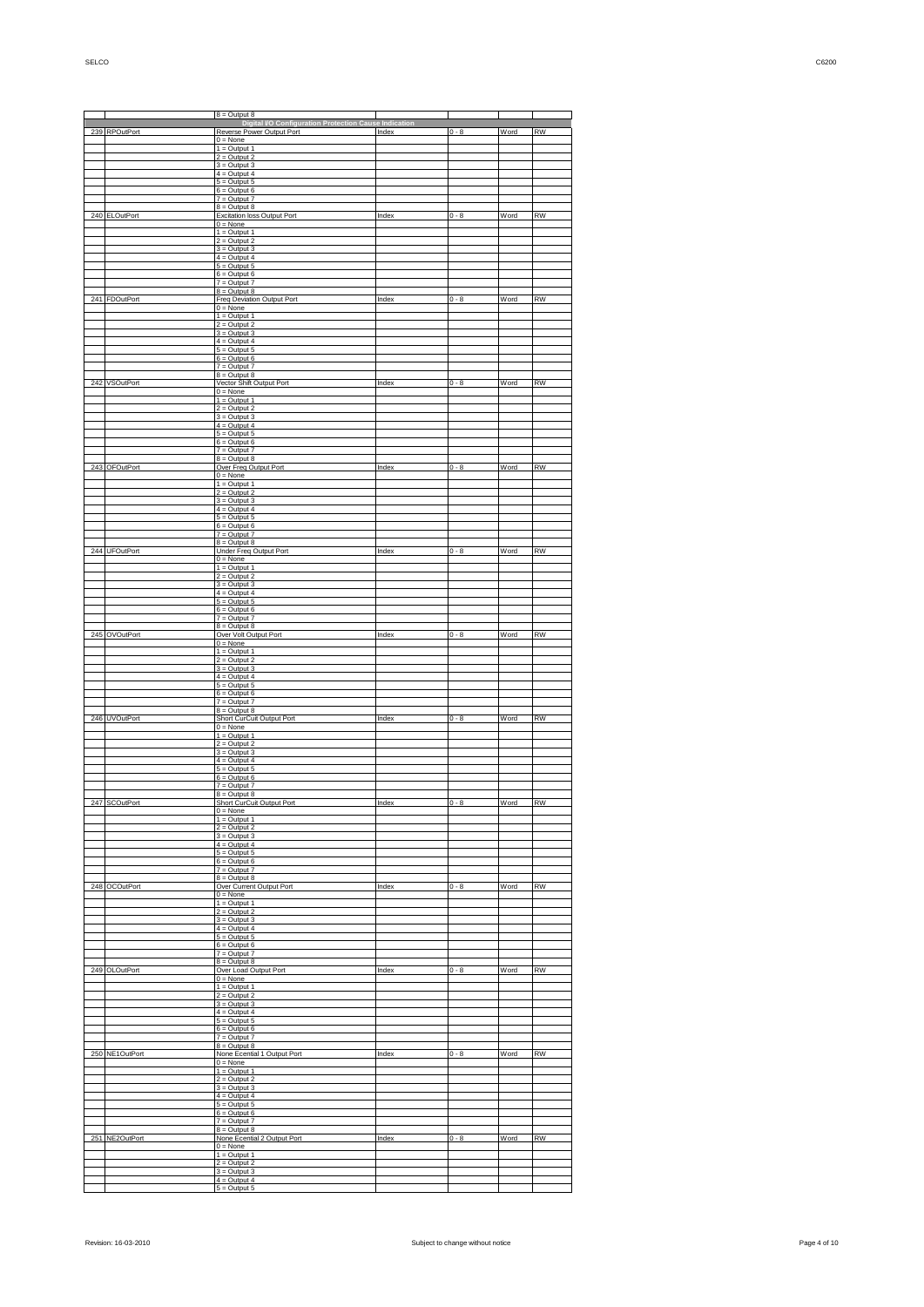|     |                             | $6 =$ Output $6$                                                             |       |         |      |           |
|-----|-----------------------------|------------------------------------------------------------------------------|-------|---------|------|-----------|
|     |                             | $7 =$ Output $7$                                                             |       |         |      |           |
|     |                             | $8 =$ Output $8$                                                             |       |         |      |           |
|     | 253 RPOutPort               | Digital VO Configuration Alarm Cause Indication<br>Reverse Power Output Port | Index | $0 - 8$ | Word | RW        |
|     |                             | $0 = None$                                                                   |       |         |      |           |
|     |                             | $1 =$ Output 1<br>$2 =$ Output 2                                             |       |         |      |           |
|     |                             | $3 =$ Output 3<br>$4 =$ Output 4                                             |       |         |      |           |
|     |                             | $5 =$ Output $5$                                                             |       |         |      |           |
|     |                             | $6 =$ Output $6$<br>$7 =$ Output $7$                                         |       |         |      |           |
|     | 254 ELOutPort               | $8 =$ Output $8$<br>Excitation loss Output Port                              | Index | $0 - 8$ | Word | <b>RW</b> |
|     |                             | $0 = None$                                                                   |       |         |      |           |
|     |                             | $1 =$ Output 1<br>$2 =$ Output 2                                             |       |         |      |           |
|     |                             | $3 =$ Output 3<br>$4 =$ Output 4                                             |       |         |      |           |
|     |                             | $5 =$ Output $5$                                                             |       |         |      |           |
|     |                             | $6 =$ Output $6$<br>$7 =$ Output $7$                                         |       |         |      |           |
|     | 257 OFOutPort               | $8 =$ Output $8$<br>Over Freq Output Port                                    | Index | $0 - 8$ | Word | <b>RW</b> |
|     |                             | $0 = None$<br>$1 =$ Output 1                                                 |       |         |      |           |
|     |                             | $2 =$ Output 2                                                               |       |         |      |           |
|     |                             | $3 =$ Output 3<br>$4 =$ Output 4                                             |       |         |      |           |
|     |                             | $5 =$ Output $5$<br>$6 =$ Output $6$                                         |       |         |      |           |
|     |                             | $7 =$ Output $7$                                                             |       |         |      |           |
|     | 258 UFOutPort               | $8 =$ Output $8$<br>Under Freq Output Port                                   | Index | $0 - 8$ | Word | RW        |
|     |                             | $0 = None$<br>$1 =$ Output 1                                                 |       |         |      |           |
|     |                             | $2 =$ Output 2                                                               |       |         |      |           |
|     |                             | $3 =$ Output $3$<br>$4 =$ Output 4                                           |       |         |      |           |
|     |                             | $5 =$ Output $5$<br>$6 =$ Output $6$                                         |       |         |      |           |
|     |                             | $7 =$ Output $7$                                                             |       |         |      |           |
|     | 259 OVOutPort               | $8 =$ Output $8$<br>Over Volt Output Port                                    | Index | $0 - 8$ | Word | <b>RW</b> |
|     |                             | $0 = None$<br>$1 =$ Output 1                                                 |       |         |      |           |
|     |                             | $2 =$ Output 2<br>$3 =$ Output 3                                             |       |         |      |           |
|     |                             | $4 =$ Output 4                                                               |       |         |      |           |
|     |                             | $5 =$ Output $5$<br>$6 =$ Output $6$                                         |       |         |      |           |
|     |                             | $7 =$ Output $7$<br>$8 =$ Output $8$                                         |       |         |      |           |
|     | 260 UVOutPort               | Under Volt Output Port                                                       | Index | $0 - 8$ | Word | <b>RW</b> |
|     |                             | $0 = None$<br>$1 =$ Output 1                                                 |       |         |      |           |
|     |                             | $2 =$ Output 2<br>$3 =$ Output 3                                             |       |         |      |           |
|     |                             | $4 =$ Output 4<br>$5 =$ Output $5$                                           |       |         |      |           |
|     |                             | $6 =$ Output 6                                                               |       |         |      |           |
|     |                             | $7 =$ Output $7$<br>$8 =$ Output $8$                                         |       |         |      |           |
|     | 262 OCOutPort               | Over Current Alarm Output Port<br>$0 = None$                                 | Index | $0 - 8$ | Word | <b>RW</b> |
|     |                             | $1 =$ Output 1                                                               |       |         |      |           |
|     |                             | $2 =$ Output 2<br>$3 =$ Output 3                                             |       |         |      |           |
|     |                             | $4 =$ Output 4<br>$5 =$ Output $5$                                           |       |         |      |           |
|     |                             | $6 =$ Output $6$                                                             |       |         |      |           |
|     |                             | $7 =$ Output $7$<br>$8 =$ Output $8$                                         |       |         |      |           |
|     | 263 OLOutPort               | Over Load Alarm Output Port<br>$0 = None$                                    | Index | $0 - 8$ | Word | <b>RW</b> |
|     |                             | $1 =$ Output 1<br>$2 =$ Output 2                                             |       |         |      |           |
|     |                             | $3 =$ Output 3                                                               |       |         |      |           |
|     |                             | $4 =$ Output 4<br>$5 =$ Output $5$                                           |       |         |      |           |
|     |                             | <b>Dutrud</b><br>$7 =$ Output $7$                                            |       |         |      |           |
|     |                             | $8 =$ Output $8$                                                             |       |         |      |           |
|     |                             | Digital I/O Configuration for Function block                                 |       |         |      |           |
| 268 | ReqExternTripInpPort        | Request External Trip Input Port<br>$0 = None$                               | Index | $0 - 8$ | Word | <b>RW</b> |
|     |                             | $1 =$ Input 1                                                                |       |         |      |           |
|     |                             | $2 =$ Input 2<br>$3 =$ Input 3                                               |       |         |      |           |
|     |                             | $4 =$ Input 4<br>$5 =$ Input 5                                               |       |         |      |           |
|     |                             | $6 =$ Input 6<br>$7 =$ Input $7$                                             |       |         |      |           |
|     |                             | $8 =$ Input 8                                                                |       |         |      |           |
| 269 | <b>AckExternTripOutPort</b> | <b>Ack External Trip Output Port</b><br>$0 = None$                           | Index | $0 - 8$ | Word | <b>RW</b> |
|     |                             | $1 =$ Output 1<br>$2 =$ Output 2                                             |       |         |      |           |
|     |                             | $3 =$ Output $3$                                                             |       |         |      |           |
|     |                             | $4 =$ Output 4<br>$5 =$ Output 5                                             |       |         |      |           |
|     |                             | $6 =$ Output $6$<br>$7 =$ Output $7$                                         |       |         |      |           |
| 270 |                             | $8 =$ Output $8$                                                             |       |         |      | <b>RW</b> |
|     | ReqFreqCtrlInpPort          | Request Frequency Control Input Port<br>$0 = None$                           | Index | $0 - 8$ | Word |           |
|     |                             | $1 =$ Input 1<br>$2 =$ Input 2                                               |       |         |      |           |
|     |                             | $3 =$ Input 3                                                                |       |         |      |           |
|     |                             | $4 =$ Input 4<br>$5 =$ Input 5                                               |       |         |      |           |
|     |                             | $6 =$ Input 6<br>$7 =$ Input $7$                                             |       |         |      |           |
|     |                             | $8 =$ Input 8                                                                |       |         |      |           |
| 271 | <b>AckFreqCtrlOutPort</b>   | Ack Frequency Control Output Port<br>$0 = None$                              | Index | $0 - 8$ | Word | <b>RW</b> |
|     |                             | $1 =$ Output 1<br>$2 =$ Output 2                                             |       |         |      |           |
|     |                             | $3 =$ Output 3                                                               |       |         |      |           |
|     |                             | $4 =$ Output 4<br>$5 =$ Output 5                                             |       |         |      |           |
|     |                             | $6 =$ Output $6$<br>$7 =$ Output $7$                                         |       |         |      |           |
|     |                             | $8 =$ Output $8$                                                             |       |         |      |           |
| 272 | NackFreqCtrlOutPort         | Nack Frequency Control Output Port<br>$0 = None$                             | Index | $0 - 8$ | Word | <b>RW</b> |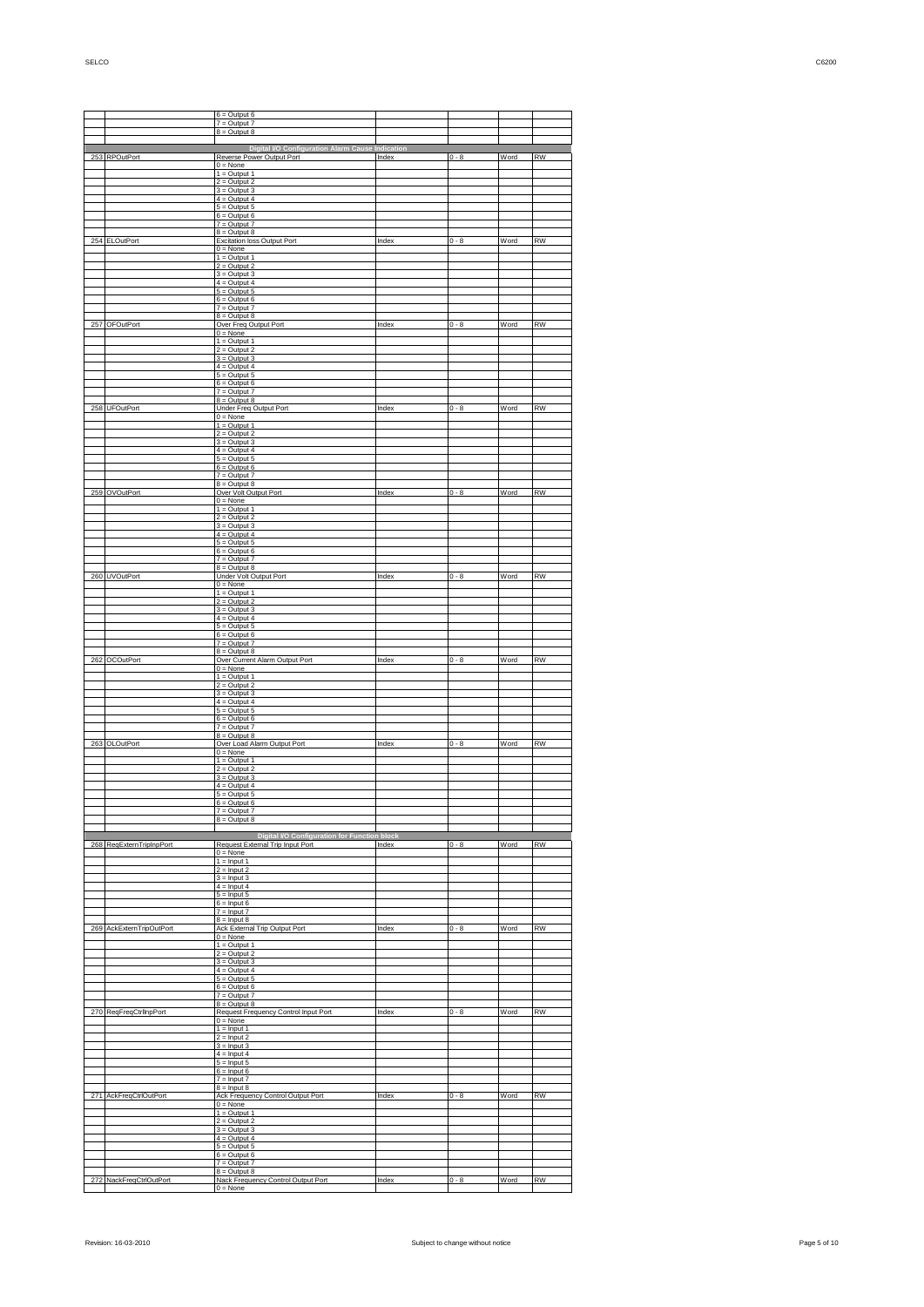|     |                            | $1 =$ Output 1                                                    |       |         |      |           |
|-----|----------------------------|-------------------------------------------------------------------|-------|---------|------|-----------|
|     |                            | $2 =$ Output 2<br>$3 =$ Output 3                                  |       |         |      |           |
|     |                            | $4 =$ Output 4                                                    |       |         |      |           |
|     |                            | $5 =$ Output $5$<br>$6 =$ Output 6                                |       |         |      |           |
|     |                            | $7 =$ Output $7$<br>$8 =$ Output $8$                              |       |         |      |           |
| 273 | <b>ReqSyncCtrlInpPort</b>  | Request Syncronize Control Input Port                             | Index | $0 - 8$ | Word | <b>RW</b> |
|     |                            | $0 = None$<br>$1 =$ Input 1                                       |       |         |      |           |
|     |                            | $2 =$ Input 2<br>$3 =$ Input 3                                    |       |         |      |           |
|     |                            | $4 =$ Input 4<br>$5 =$ Input 5                                    |       |         |      |           |
|     |                            | $6 =$ Input 6                                                     |       |         |      |           |
|     |                            | $7 =$ Input $7$<br>$8 =$ Input $8$                                |       |         |      |           |
| 274 | AckSyncCtrlOutPort         | Ack Syncronize Control Output Port<br>$0 = None$                  | Index | $0 - 8$ | Word | <b>RW</b> |
|     |                            | $1 =$ Output 1                                                    |       |         |      |           |
|     |                            | $2 =$ Output 2<br>$3 =$ Output 3                                  |       |         |      |           |
|     |                            | $4 =$ Output 4<br>$5 =$ Output $5$                                |       |         |      |           |
|     |                            | $6 =$ Output 6                                                    |       |         |      |           |
|     |                            | $7 =$ Output $7$<br>$8 =$ Output 8                                |       |         |      |           |
| 275 | NackSyncCtrlOutPort        | Nack Syncronize Control Output Port<br>$0 = None$                 | Index | $0 - 8$ | Word | <b>RW</b> |
|     |                            | $1 =$ Output 1                                                    |       |         |      |           |
|     |                            | $2 =$ Output 2<br>$3 =$ Output 3                                  |       |         |      |           |
|     |                            | $4 =$ Output 4<br>$5 =$ Output 5                                  |       |         |      |           |
|     |                            | $6 =$ Output 6                                                    |       |         |      |           |
|     |                            | $7 =$ Output $7$<br>$8 =$ Output $8$                              |       |         |      |           |
| 276 | ReqActLsRampUpCtrlInpPort  | Request Active Load Rampup Control Input Port<br>$0 = None$       | Index | $0 - 8$ | Word | <b>RW</b> |
|     |                            | $1 =$ Input 1                                                     |       |         |      |           |
|     |                            | $2 =$ Input 2<br>$3 =$ Input 3                                    |       |         |      |           |
|     |                            | $4 =$ Input 4<br>$5 =$ Input 5                                    |       |         |      |           |
|     |                            | $6 =$ Input 6                                                     |       |         |      |           |
|     |                            | $7 =$ Input $7$<br>$8 =$ Input 8                                  |       |         |      |           |
| 277 | AckActLsRampupCtrlOutPort  | Ack Active Load Rampup Control Output Port<br>$0 = None$          | Index | $0 - 8$ | Word | <b>RW</b> |
|     |                            | $1 =$ Output 1<br>$2 =$ Output 2                                  |       |         |      |           |
|     |                            | $3 =$ Output 3                                                    |       |         |      |           |
|     |                            | $4 =$ Output 4<br>$5 =$ Output $5$                                |       |         |      |           |
|     |                            | $6 =$ Output $6$<br>$7 =$ Output $7$                              |       |         |      |           |
|     |                            | $8 =$ Output 8                                                    |       |         |      |           |
| 278 | NackActLsRampupCtrlOutPort | Nack Active Load Rampup Control Output Port<br>$0 = None$         | Index | $0 - 8$ | Word | <b>RW</b> |
|     |                            | $1 =$ Output 1<br>$2 =$ Output 2                                  |       |         |      |           |
|     |                            | $3 =$ Output $3$                                                  |       |         |      |           |
|     |                            | $4 =$ Output 4<br>$5 =$ Output $5$                                |       |         |      |           |
|     |                            | $6 =$ Output $6$<br>$7 =$ Output $7$                              |       |         |      |           |
| 279 |                            | $8 =$ Output 8                                                    | Index | $0 - 8$ | Word | <b>RW</b> |
|     | ReqActLsCtrlInpPort        | Request Active Load sharring Control Input Port<br>$0 = None$     |       |         |      |           |
|     |                            | $1 =$ Input 1<br>$2 =$ Input 2                                    |       |         |      |           |
|     |                            | $3 =$ Input 3<br>$4 =$ Input 4                                    |       |         |      |           |
|     |                            | $5 =$ Input 5                                                     |       |         |      |           |
|     |                            | $6 =$ Input 6<br>$7 =$ Input $7$                                  |       |         |      |           |
| 280 | <b>AckActLsCtrlOutPort</b> | $8 =$ Input 8<br>Ack Active Load sharring Control Output Port     | Index | $0 - 8$ | Word | <b>RW</b> |
|     |                            | $0 = None$                                                        |       |         |      |           |
|     |                            | $1 =$ Output 1<br>$2 =$ Output 2                                  |       |         |      |           |
|     |                            | $3 =$ Output 3<br>$4 =$ Output 4                                  |       |         |      |           |
|     |                            | $5 =$ Output $5$                                                  |       |         |      |           |
|     |                            | $6 =$ Output $6$<br>$7 =$ Output $7$                              |       |         |      |           |
|     | 281 NackActLsCtrlOutPort   | $8 =$ Output $8$<br>Nack Active Load sharring Control Output Port | Index | $0 - 8$ | Word | <b>RW</b> |
|     |                            | $0 = None$                                                        |       |         |      |           |
|     |                            | $1 =$ Output 1<br>$2 =$ Output 2                                  |       |         |      |           |
|     |                            | $3 =$ Output 3<br>$4 =$ Output 4                                  |       |         |      |           |
|     |                            | $5 =$ Output $5$<br>$6 =$ Output $6$                              |       |         |      |           |
|     |                            | $7 =$ Output $7$                                                  |       |         |      |           |
| 282 | ReqVoltStabInpPort         | $8 =$ Output 8<br>Request Voltage Stability Input Port            | Index | $0 - 8$ | Word | <b>RW</b> |
|     |                            | $0 = None$<br>$1 =$ Input 1                                       |       |         |      |           |
|     |                            | $2 =$ Input 2                                                     |       |         |      |           |
|     |                            | $3 =$ Input 3<br>$4 =$ Input 4                                    |       |         |      |           |
|     |                            | $5 =$ Input 5<br>$6 =$ Input 6                                    |       |         |      |           |
|     |                            | $7 =$ Input $7$                                                   |       |         |      |           |
|     | 283 AckVoltStabOutPort     | $8 =$ Input 8<br>Ack Voltage Stability Output Port                | Index | $0 - 8$ | Word | <b>RW</b> |
|     |                            | $0 = None$<br>$1 =$ Output 1                                      |       |         |      |           |
|     |                            | $2 =$ Output 2                                                    |       |         |      |           |
|     |                            | $3 =$ Output $3$<br>$4 =$ Output 4                                |       |         |      |           |
|     |                            | $5 =$ Output $5$<br>$6 =$ Output $6$                              |       |         |      |           |
|     |                            | $7 =$ Output $7$                                                  |       |         |      |           |
|     | 284 NackVoltStablOutPort   | $8 =$ Output 8<br>Nack Voltage Stability Output Port              | Index | $0 - 8$ | Word | <b>RW</b> |
|     |                            | $0 = None$<br>$1 =$ Output 1                                      |       |         |      |           |
|     |                            | $2 =$ Output 2                                                    |       |         |      |           |
|     |                            | $3 =$ Output $3$<br>$4 =$ Output 4                                |       |         |      |           |
|     |                            | $5 =$ Output $5$<br>$6 =$ Output $6$                              |       |         |      |           |
|     |                            | $7 =$ Output $7$                                                  |       |         |      |           |
|     |                            | $8 =$ Output 8<br>Request Voltage Matching Input Port             | Index | $0 - 8$ | Word | <b>RW</b> |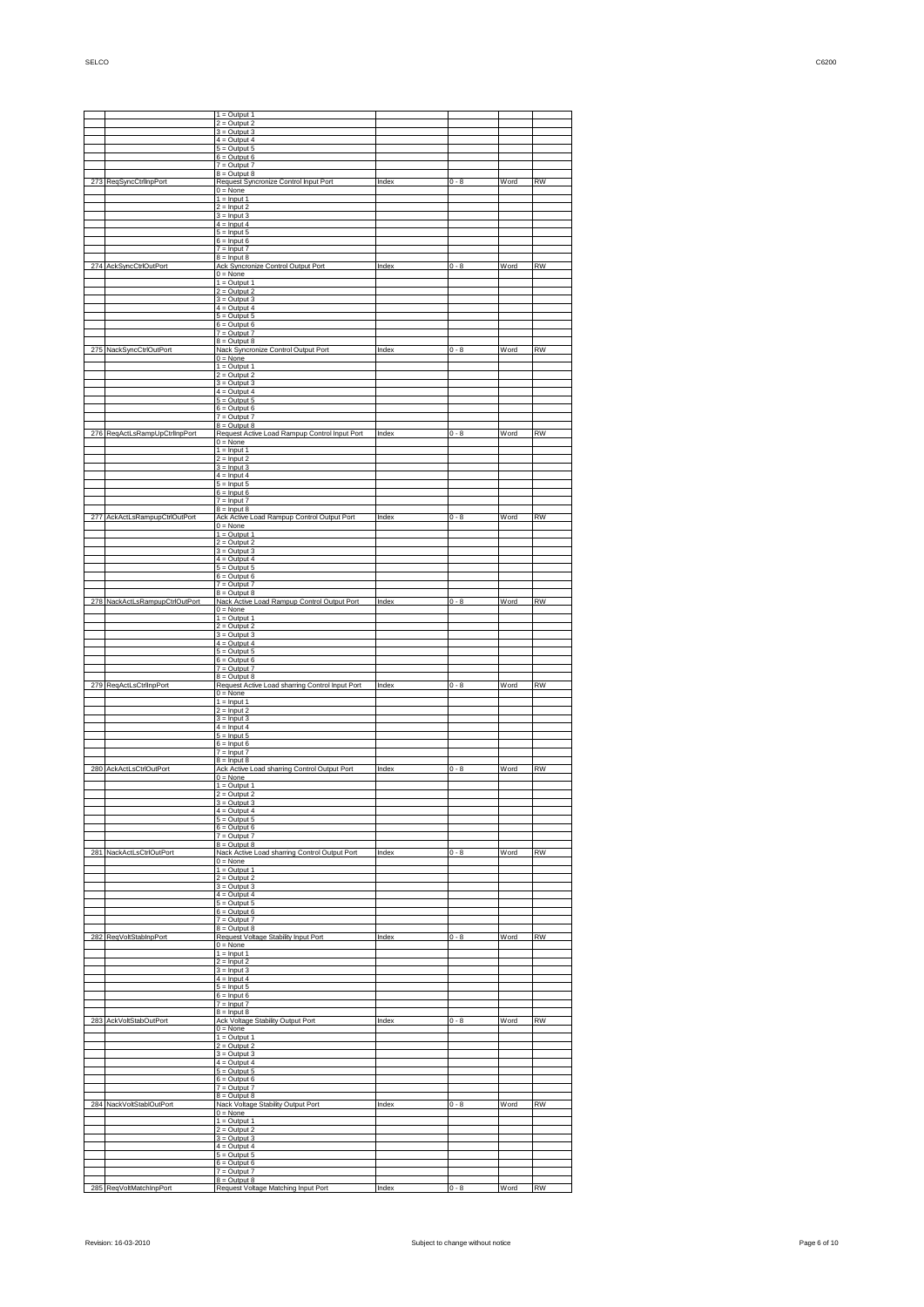$0 = \text{None}$ <br> $1 = \text{Input} 1$ <br> $2 = \text{Input} 2$  $=$  Input 3  $=$  Input 4  $=$  Input 5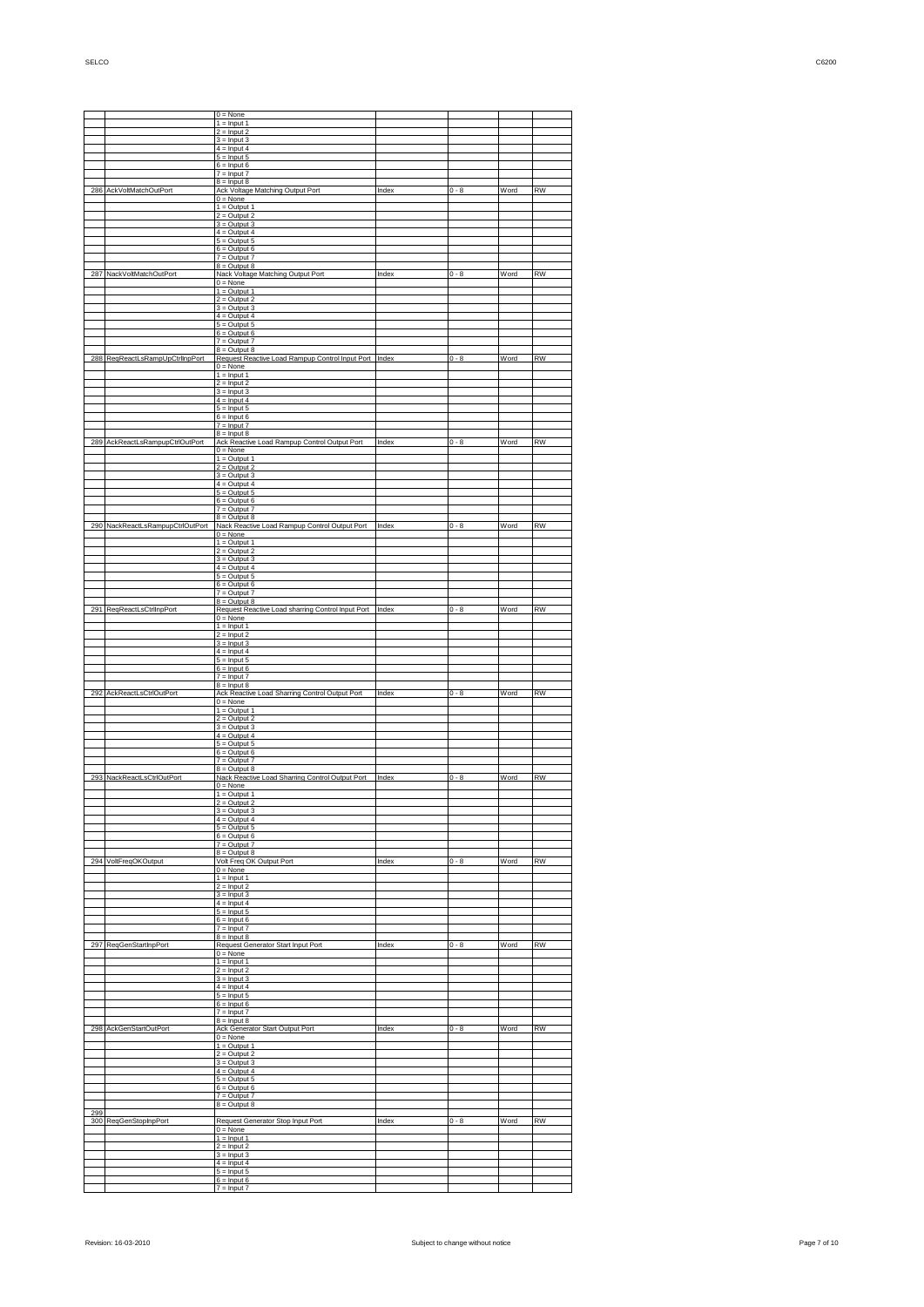|            |                                  | $8 =$ Input $8$                                                                             |       |         | Word | <b>RW</b> |
|------------|----------------------------------|---------------------------------------------------------------------------------------------|-------|---------|------|-----------|
|            | 301 AckGenStopOutPort            | Ack Generator Stop Output Port<br>$0 = None$                                                | Index | $0 - 8$ |      |           |
|            |                                  | $1 =$ Output 1<br>$2 =$ Output 2                                                            |       |         |      |           |
|            |                                  | $3 =$ Output $3$<br>$4 =$ Output 4                                                          |       |         |      |           |
|            |                                  | $5 =$ Output $5$                                                                            |       |         |      |           |
|            |                                  | $6 =$ Output $6$<br>$7 =$ Output $7$                                                        |       |         |      |           |
| 302        |                                  | $8 =$ Output $8$                                                                            |       |         |      |           |
| 303        | RegLoadStartStopEnaInpPort       | Request Load Start Stop Enable Input Port<br>$0 = None$                                     | Index | $0 - 8$ | Word | <b>RW</b> |
|            |                                  | $1 =$ Input 1                                                                               |       |         |      |           |
|            |                                  | $2 =$ Input 2<br>$3 =$ Input 3                                                              |       |         |      |           |
|            |                                  | $4 =$ Input 4<br>$5 =$ Input 5                                                              |       |         |      |           |
|            |                                  | $6 =$ Input 6                                                                               |       |         |      |           |
|            |                                  | $7 =$ Input $7$<br>$8 =$ Input 8                                                            |       |         |      |           |
|            |                                  | 304 AckFirstStandbyIndicationOutPort Ack First Standby Indication Output Port<br>$0 = None$ | Index | $0 - 8$ | Word | <b>RW</b> |
|            |                                  | $1 =$ Output 1<br>$2 =$ Output 2                                                            |       |         |      |           |
|            |                                  | $3 =$ Output $3$                                                                            |       |         |      |           |
|            |                                  | $4 =$ Output 4<br>$5 =$ Output $5$                                                          |       |         |      |           |
|            |                                  | $6 =$ Output $6$<br>$7 =$ Output $7$                                                        |       |         |      |           |
|            |                                  | $8 =$ Output $8$                                                                            |       |         |      |           |
| 305<br>306 | ReqLightLoadCancelInpPort        | Request Light Load Cancel Input Port                                                        | Index | $0 - 8$ | Word | <b>RW</b> |
|            |                                  | $0 = None$<br>$1 =$ Input 1                                                                 |       |         |      |           |
|            |                                  | $2 =$ Input 2                                                                               |       |         |      |           |
|            |                                  | $3 =$ Input 3<br>$4 =$ Input 4                                                              |       |         |      |           |
|            |                                  | $5 =$ Input 5<br>$6 =$ Input $6$                                                            |       |         |      |           |
|            |                                  | $7 =$ Input $7$<br>$8 =$ Input $8$                                                          |       |         |      |           |
| 307        | AckLightLoadIndicationOutPort    | Ack Light Load Indication Output Port                                                       | Index | $0 - 8$ | Word | <b>RW</b> |
|            |                                  | $0 = None$<br>$1 =$ Output 1                                                                |       |         |      |           |
|            |                                  | $2 =$ Output 2<br>$3 =$ Output $3$                                                          |       |         |      |           |
|            |                                  | $4 =$ Output 4                                                                              |       |         |      |           |
|            |                                  | $5 =$ Output $5$<br>$6 =$ Output $6$                                                        |       |         |      |           |
|            |                                  | $7 =$ Output $7$<br>$8 =$ Output $8$                                                        |       |         |      |           |
|            | 308 AckHighLoadIndicationOutPort | Ack High Load Indication Output Port<br>$0 = None$                                          | Index | $0 - 8$ | Word | <b>RW</b> |
|            |                                  | $1 = Output 1$                                                                              |       |         |      |           |
|            |                                  | $2 =$ Output 2<br>$3 =$ Output 3                                                            |       |         |      |           |
|            |                                  | $4 =$ Output 4<br>$5 =$ Output $5$                                                          |       |         |      |           |
|            |                                  | $6 =$ Output $6$                                                                            |       |         |      |           |
|            |                                  | $7 =$ Output $7$<br>$8 =$ Output $8$                                                        |       |         |      |           |
|            | 309 ReqFixedImpInpPort           | Request Fixed Import Input Port<br>$0 = None$                                               | Index | $0 - 8$ | Word | <b>RW</b> |
|            |                                  | $1 =$ Input 1                                                                               |       |         |      |           |
|            |                                  | $2 =$ Input 2<br>$3 =$ Input 3                                                              |       |         |      |           |
|            |                                  | $4 =$ Input 4<br>$5 =$ Input 5                                                              |       |         |      |           |
|            |                                  | $6 =$ Input 6<br>$7 =$ Input $7$                                                            |       |         |      |           |
|            |                                  | $8 =$ Input $8$                                                                             |       |         |      |           |
|            | 310 ReqPeakImpInpPort            | Request Peak Import Input Port<br>$0 = None$                                                | Index | $0 - 8$ | Word | <b>RW</b> |
|            |                                  | $1 =$ Input 1<br>$2 =$ Input 2                                                              |       |         |      |           |
|            |                                  | $3 =$ Input 3                                                                               |       |         |      |           |
|            |                                  | $4 =$ Input 4<br>$5 =$ Input 5                                                              |       |         |      |           |
|            |                                  | $6 =$ Input $6$<br>$7 =$ Input $7$                                                          |       |         |      |           |
|            | 311 ReqFixedExportInpPort        | $8 =$ Input $8$<br>Request Fixed Export Input Port                                          | Index | $0 - 8$ | Word | RW        |
|            |                                  | $0 = None$                                                                                  |       |         |      |           |
|            |                                  | $1 =$ Input 1<br>$2 =$ Input 2                                                              |       |         |      |           |
|            |                                  | $3 =$ Input 3<br>$4 =$ Input 4                                                              |       |         |      |           |
|            |                                  | $5 =$ Input 5<br>$6 =$ Input 6                                                              |       |         |      |           |
|            |                                  | $7 =$ Input $7$                                                                             |       |         |      |           |
|            | 312 ReqExcessExportInpPort       | $8 =$ Input $8$<br>Request Excess Export Input Port                                         | Index | $0 - 8$ | Word | <b>RW</b> |
|            |                                  | $0 = None$<br>$1 =$ Input 1                                                                 |       |         |      |           |
|            |                                  | $2 =$ Input 2                                                                               |       |         |      |           |
|            |                                  | $3 =$ Input 3<br>$4 =$ Input 4                                                              |       |         |      |           |
|            |                                  | $5 =$ Input 5<br>$6 =$ Input 6                                                              |       |         |      |           |
|            |                                  | $7 =$ Input $7$<br>$8 =$ Input $8$                                                          |       |         |      |           |
| 313        | <b>FVDisableOutPort</b>          | Freq/Volt Disabel Output Port                                                               | Index | $0 - 8$ | Word | <b>RW</b> |
|            |                                  | $0 = None$<br>$1 =$ Output 1                                                                |       |         |      |           |
|            |                                  | $2 =$ Output 2<br>$3 =$ Output 3                                                            |       |         |      |           |
|            |                                  | $4 =$ Output 4                                                                              |       |         |      |           |
|            |                                  | $5 =$ Output $5$<br>$6 =$ Output $6$                                                        |       |         |      |           |
|            |                                  | $7 =$ Output $7$<br>$8 =$ Output $8$                                                        |       |         |      |           |
|            | 314 CBBlockinput                 | Request CB Blocking Input Port                                                              | Index | $0 - 8$ | Word | <b>RW</b> |
|            |                                  | $0 = None$<br>$1 =$ Input 1                                                                 |       |         |      |           |
|            |                                  | $2 =$ Input 2<br>$3 =$ Input 3                                                              |       |         |      |           |
|            |                                  | $4 =$ Input 4<br>$5 =$ Input 5                                                              |       |         |      |           |
|            |                                  | $6 =$ Input 6                                                                               |       |         |      |           |
|            |                                  | $7 =$ Input $7$<br>$8 =$ Input 8                                                            |       |         |      |           |
|            | 315 TOTALSTOPinput               | Request total stop Input Port<br>$0 = None$                                                 | Index | $0 - 8$ | Word | <b>RW</b> |
|            |                                  | $1 =$ Input 1                                                                               |       |         |      |           |
|            |                                  | $2 =$ Input 2<br>$3 =$ Input 3                                                              |       |         |      |           |
|            |                                  | $4 =$ Input 4                                                                               |       |         |      |           |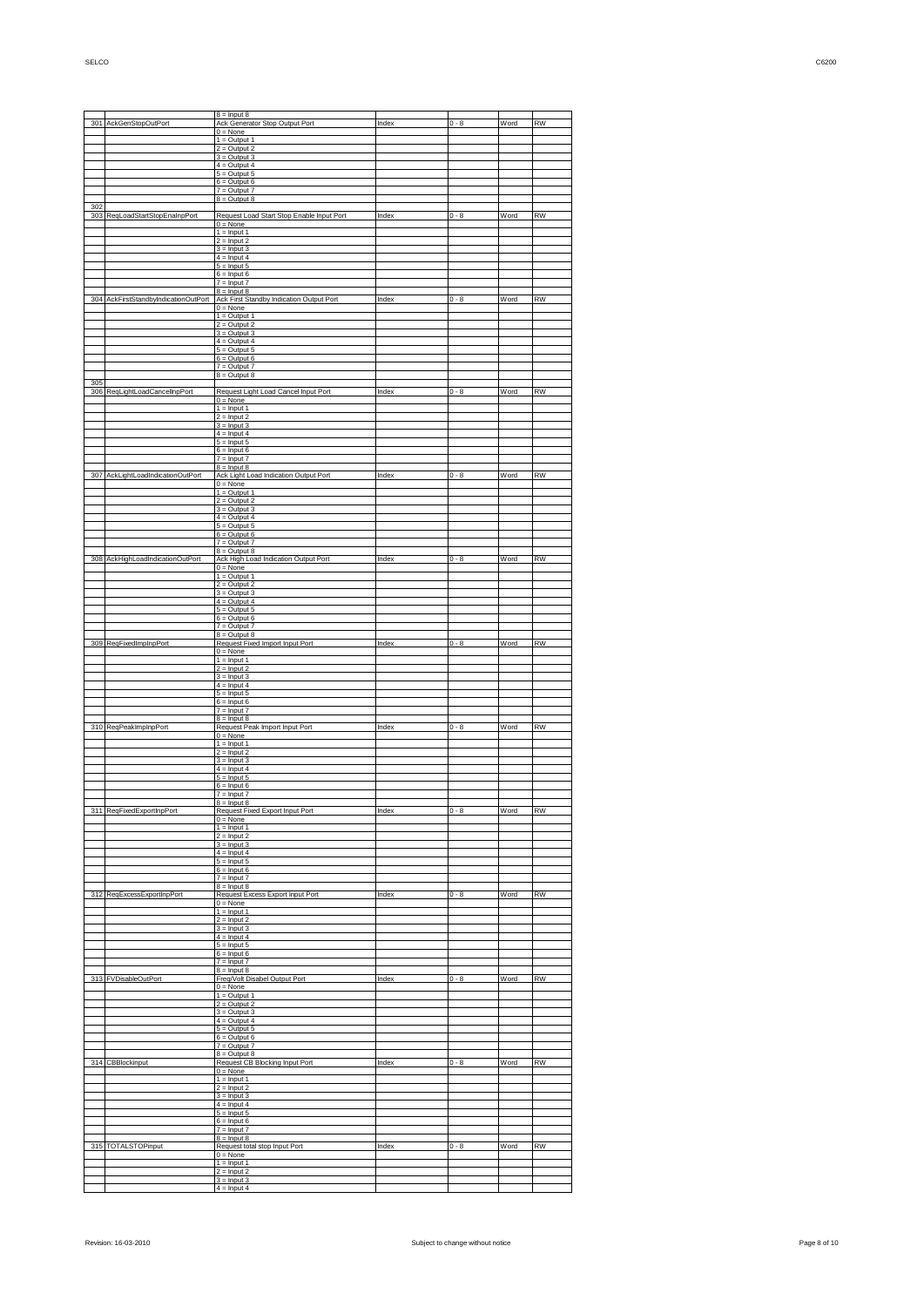5 = Input 5 6 = Input 6  $=$  Input